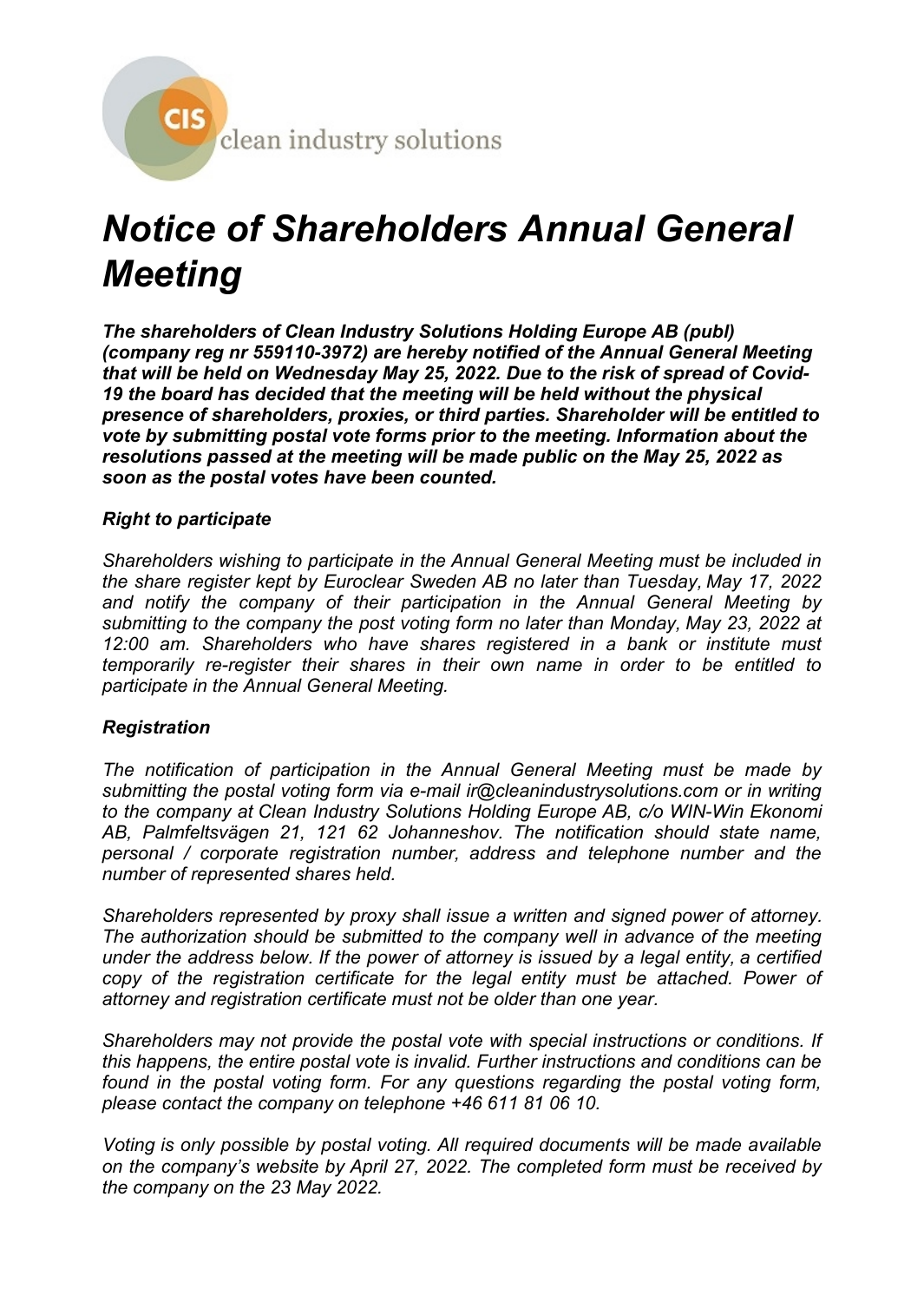# **Processing of personal data**

*In connection with the notification, the company will process the personal data requested above concerning shareholders and any proxies. The personal data that will be processed is obtained from the share register and in the postal voting form. The personal data will be used for registration, drawing up of voting list, compilation of votes, and, where applicable, minutes of the meeting. The personal information will only be used for this general meeting.*

## *Proposed agenda and decision proposals in brief*

- *1. Opening of the meeting and election of chairman of the meeting*
- **2.** *Establishment and approval of voting list*
- **3.** *Approval of agenda*
- *4. Election of a person to verify the minutes together with the chairman*
- **5.** *Decision whether the meeting has been duly convened*
- **6.** *Report of the work of the Board*
- **7.** *Annual report of the CEO*
- *8. Presentation of the annual report and the audit report*
- **9.** *Report of the audit work during the year*
- **10.** *Decision regarding*

**a)** *adoption of the income statement and balance sheet and consolidated income statement and balance sheet,*

*b) distribution of profits according to the adopted balance sheet*

**c)** *discharge from liability for the Board members and the CEO*

*The Board proposes to the Annual General Meeting to dispose of the company's results in accordance with the Board's proposal in the annual report. The Board further proposes that no dividend be paid for the financial year 2021.*

## *11. The Nomination Committee's report on its work*

## *12. Determination of the number of Board members and, if applicable, number of Deputy Board Members to be appointed by the Annual General Meeting*

*The Nomination Committee proposes that the Board of Directors shall consist of six members and no deputies.*

## *13. Determination of guidelines for remuneration to senior executives*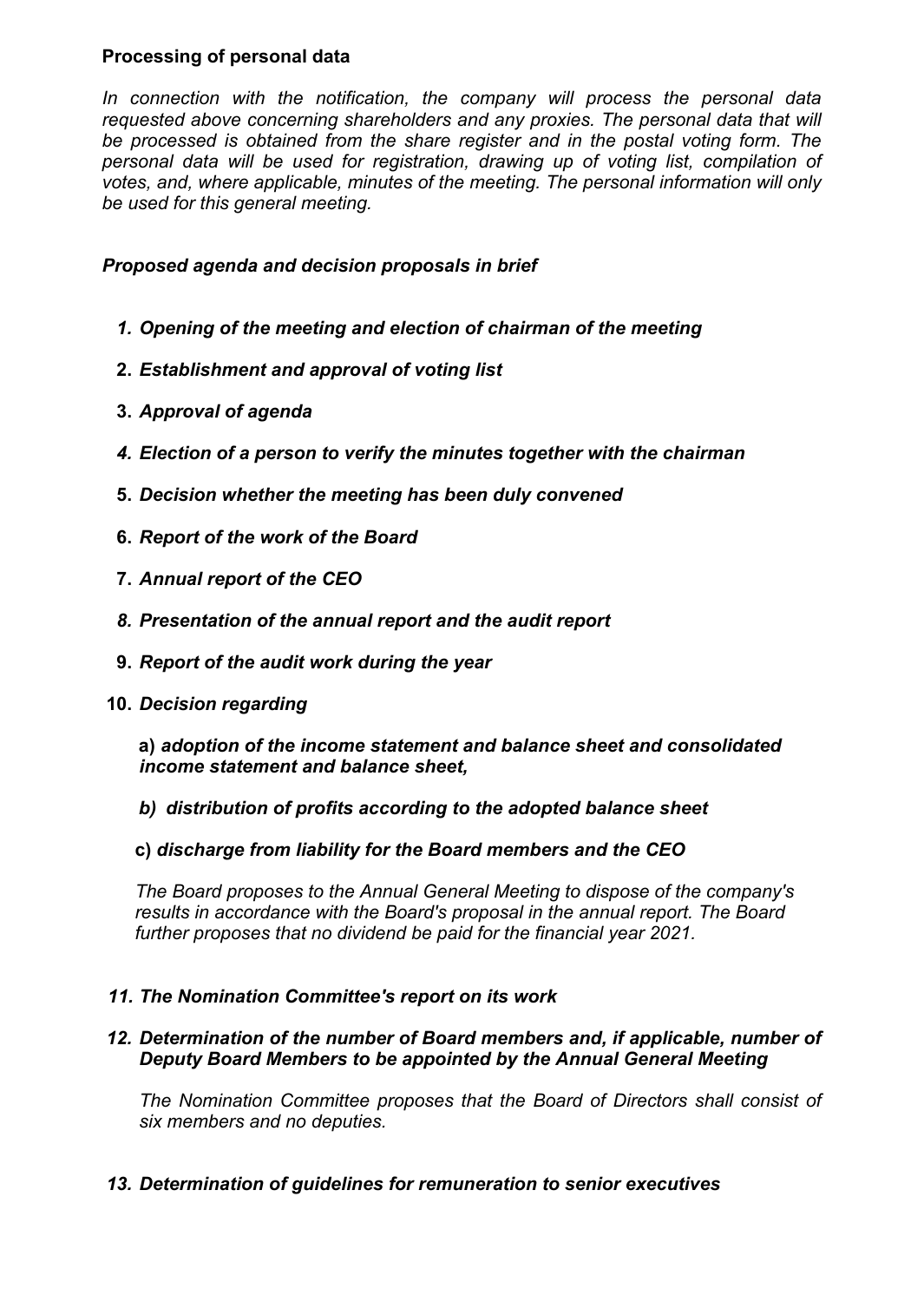*The Board proposes that remuneration shall consist of fixed salary, variable salary, pension benefits and other benefits. The remuneration shall be market-based and based on competence, performance and area of responsibility.*

#### *14. Determination of board's and auditor's fees*

*The Nomination Committee proposes a yearly fee of SEK 130,000 be paid to the Chairman plus SEK 40,000 for office expenses and SEK 47,300 to other members of the Board. The Board of Directors proposes that for auditors, compensation shall be paid according to approved invoice.*

#### *15. Election of the Board of Directors, Chairman of the Board and auditors*

*The Nomination Committee proposes to elect Finn Johnsson, Chairman of the Board (re-election), Christian Zahler, Board member (re-election), Marie-Louise Olsson Dawwas, Board Member (new), Markus Augustsson, Board member (reelection), Korbinian Kramer, Board Member (new), and Daniel Pfeifle, Board Member (re-election) for the period until the next AGM.*

*The Nomination Committee proposes to elect Finnhammars Revisionsbyrå AB to an audit firm in one year.*

*Marie-Louise Olsson Dawwas is a managing partner in Tectus Development LLC (New York) as well as a board member of Assindia AB (Sweden) and Al Muwathaba PSC (Jordan). She holds a BSc from the University of Nevada LV in hospitality management at the University of Nevada LV, in addition to a degree in interior design from Parsons School of Design in New York. Marie-Louise has been active in the field of concept design and development for commercial real estate in Sweden and the U.S. since 2003. She leads the Assindia Group of companies' initiative in sustainable investment and development.*

*Dr. Korbinian Kramer is the Head of Group "Characterization, Testing and Quality Assurance" at the Thermal Systems and Buildings Technologies Division at Fraunhofer ISE, as well as the Director of "TestLab Solar Thermal Systems", and the Director of the accredited "TestLab Heat Pumps and Chillers". He holds a Doctorate degree from Albert-Ludwigs University of Freiburg (Germany), Faculty of Environment and Natural Resources, as well as Diploma in Engineering in Environmental and Process Engineering. Dr. Kramer is lecturer in international master courses on solar thermal energy conversion and has published over 50 scientific reviewed paper, book contributions and conference presentations. He is technical consultant to the European Solar Thermal Industry Federation (ESTIF/SHE) and in the scientific board of conferences like ISES Solar World Congress. He is recently chairing the ISO Standardisation committee and won the international Mission Innovation Champions Award in 2019.*

## *16. Proposal for principles for the appointment of the Nomination Committee*

#### *17. Amendment of Articles of Association*

*To enable a new issue of shares, warrants or convertibles, the Board of Directors proposes that the Annual General Meeting resolves on the following amendments to the Articles of Association.*

*Current wording:*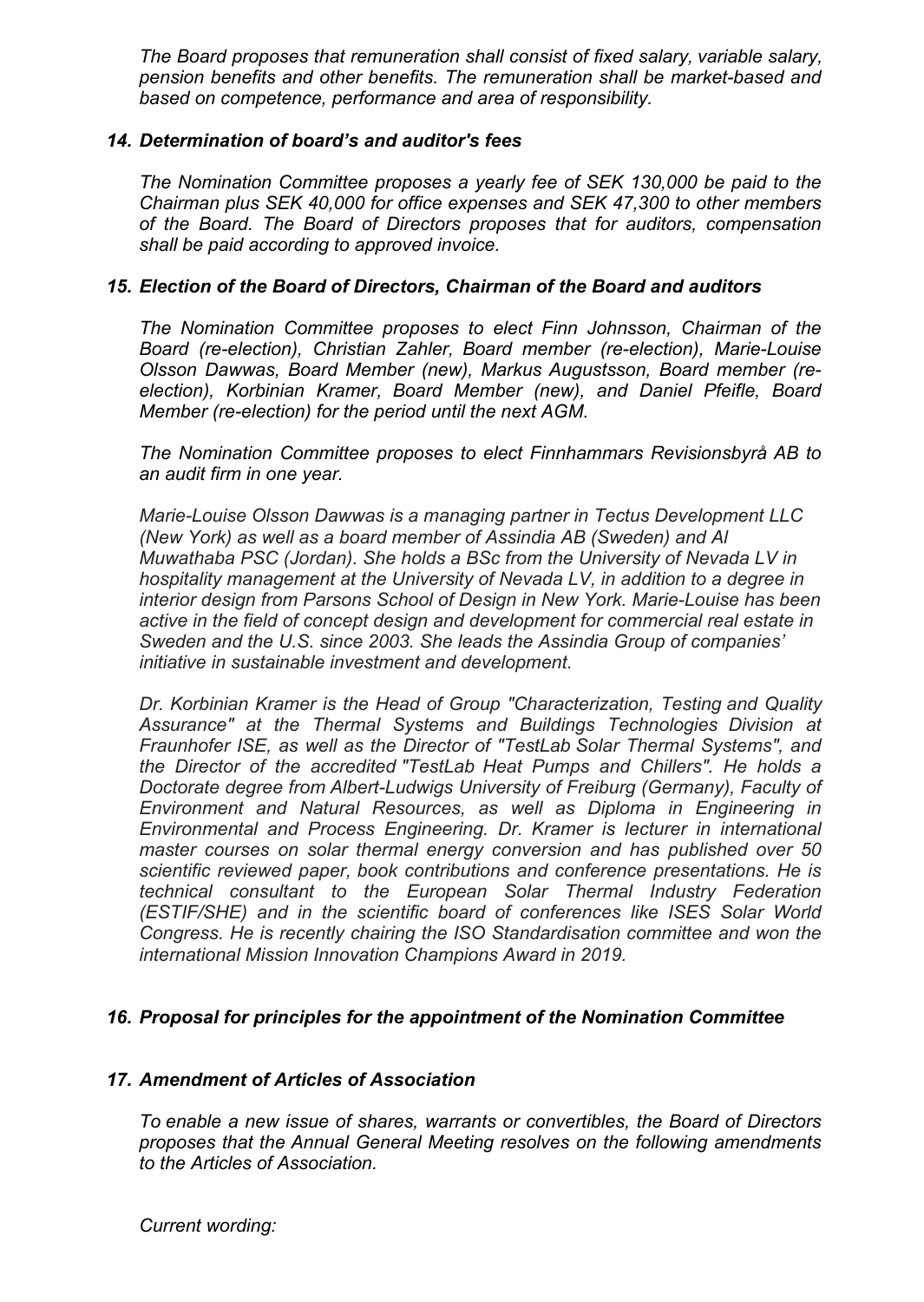*4. Share capital The share capital shall be a minimum of SEK 500,000 and a maximum of SEK 2,000,000. 5. Number of shares The number of shares shall be a minimum of 5,000,000 and a maximum of 20,000,000.*

*Proposed wording:*

*4. Share capital The share capital shall be a minimum of SEK 1,500,000 and a maximum of SEK 6,000,000. 5. Number of shares The number of shares shall be a minimum of 15,000,000 and a maximum of 60,000,000.*

*For a valid resolution, the proposal is required to be supported by shareholders representing at least two thirds of both the votes cast and the shares represented at the meeting.*

## *18.* **Decision on authorization for the Board to issue shares**

*The Board of Directors proposes that the Annual General Meeting gives authorization to the Board of Directors to, one or more occasions during the period up to the next Annual General Meeting, to decide to increase the Company's share capital within the limits of the Articles of Association through a new issue of a shares, warrants or convertibles. Such new issue of shares may be affected with deviation from the shareholders' preferential rights and / or with a provision on nonpayment, set-off or otherwise with terms pursuant to Chapter 13. Section 5, first paragraph, points 6 and 2, Section 5, second paragraph, 1–3 and 5 of the Swedish Companies Act.*

*New share issue in accordance with this authorization shall be made on market terms. The Board of Directors shall determine the terms and conditions for new issues pursuant to this authorization and who shall be entitled to subscribe for the new shares. The reason why the board is able to make a decision on a new issue with deviation from shareholders' preferential rights and / or with a provision on non-cash and offsetting issue or otherwise with terms as stated above is that the Company shall be given room for maneuver in connection with strategic acquisitions of companies or businesses and to be able to strengthen the company ´s financial position if necessary.*

*The Board also proposes that the Meeting authorizes the Board, or the Board appoints, to make the minor adjustments in this decision that may be necessary in connection with registration with the Swedish Companies Registration Office and at Euroclear Sweden AB.*

*For a valid resolution, the proposal is required to be supported by share for a valid resolution, the proposal is required to be supported by shareholders representing at least two thirds of both the votes cast and the shares represented at the meeting.*